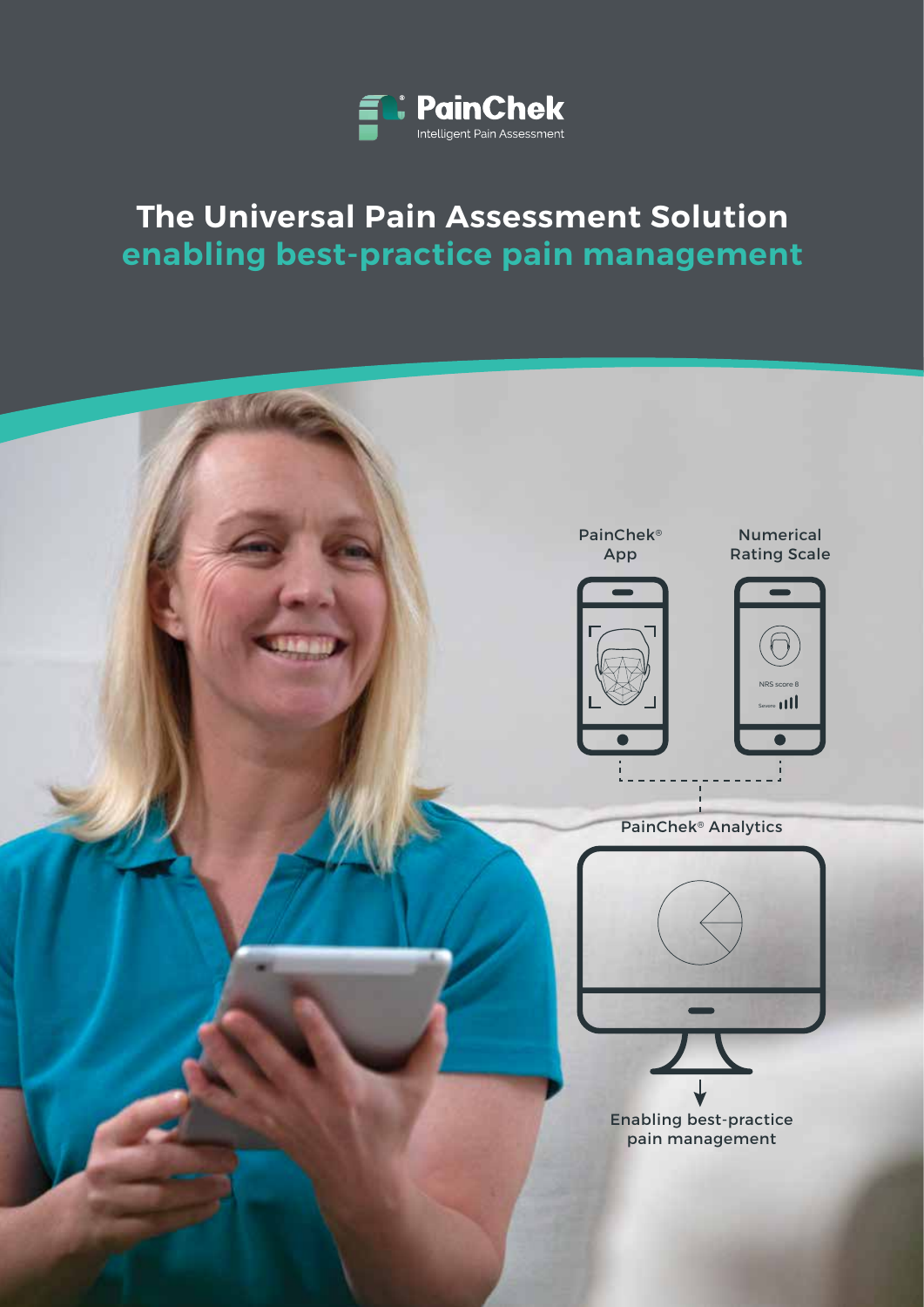

# **The universal pain assessment solution**

### **PainChek® – giving a voice to those who cannot reliably verbalise their pain.**

PainChek® is seeking to create the new standard for pain assessment - providing a voice for those who cannot verbalise their pain. PainChek® has become the established standard of care within Care Homes, helping carers to accurately and rapidly assess pain intensity levels at the point of care, for those residents living with dementia or cognitive impairment.

The PainChek® assessment framework includes the use of artificial intelligence to automatically assess the micro-facial features of pain for Care Home residents, driving objectivity and consistency in all assessments.

PainChek® Universal is a medical device and has regulatory clearance in New Zealand, Australia, UK, European Union, Canada and Singapore.

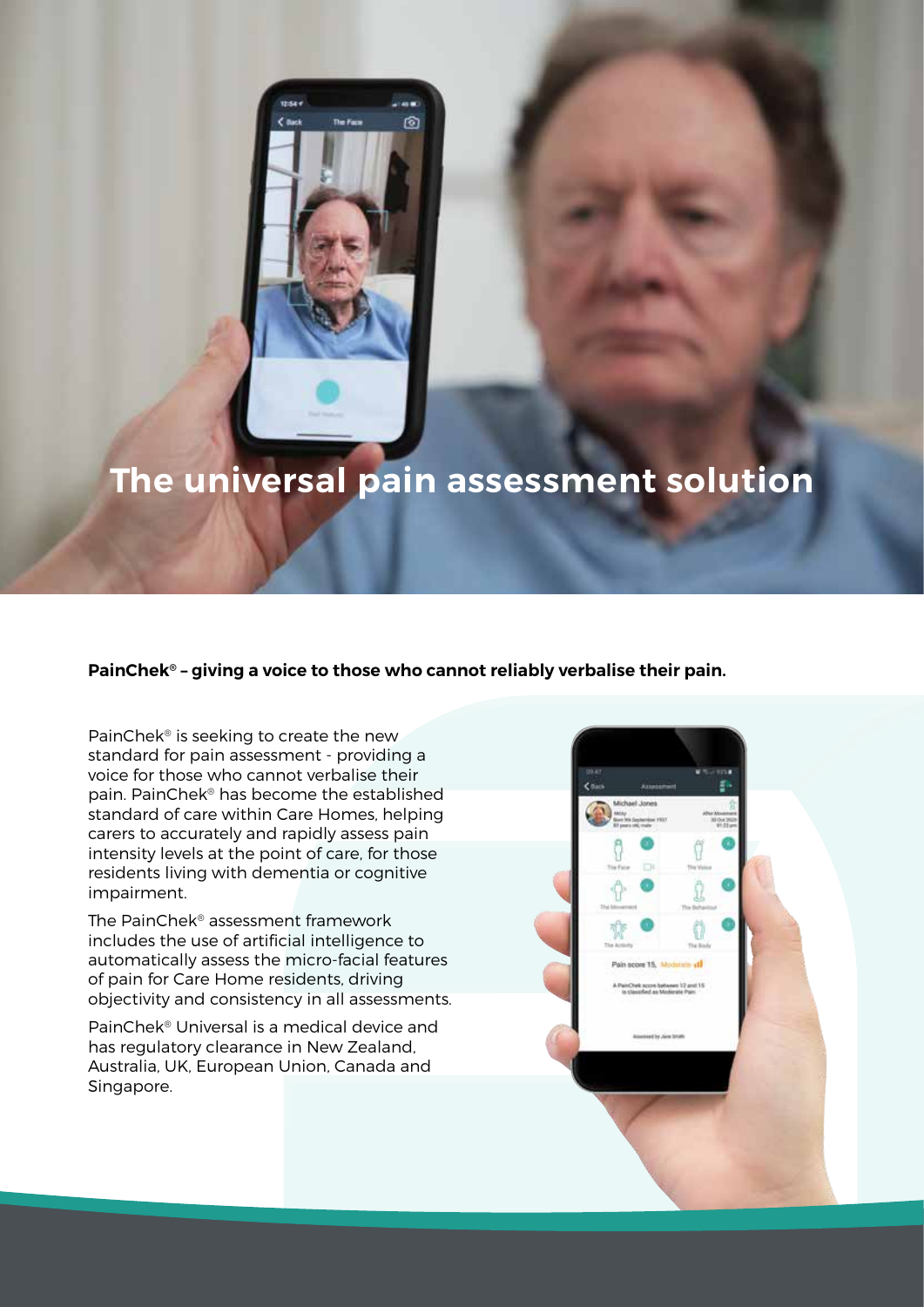

**Numeric Rating Scale (NRS) - documenting the pain scores of those who can self-report.**

Across all Care Home facilities, many residents are able to reliably self-report their pain. The Numerical Rating Scale (NRS) is an established standard used to document self-reported pain levels.

PainChek® and NRS are available together, combining two pain scales into one efficient universal pain assessment solution - simplifying and streamlining pain assessment procedures.

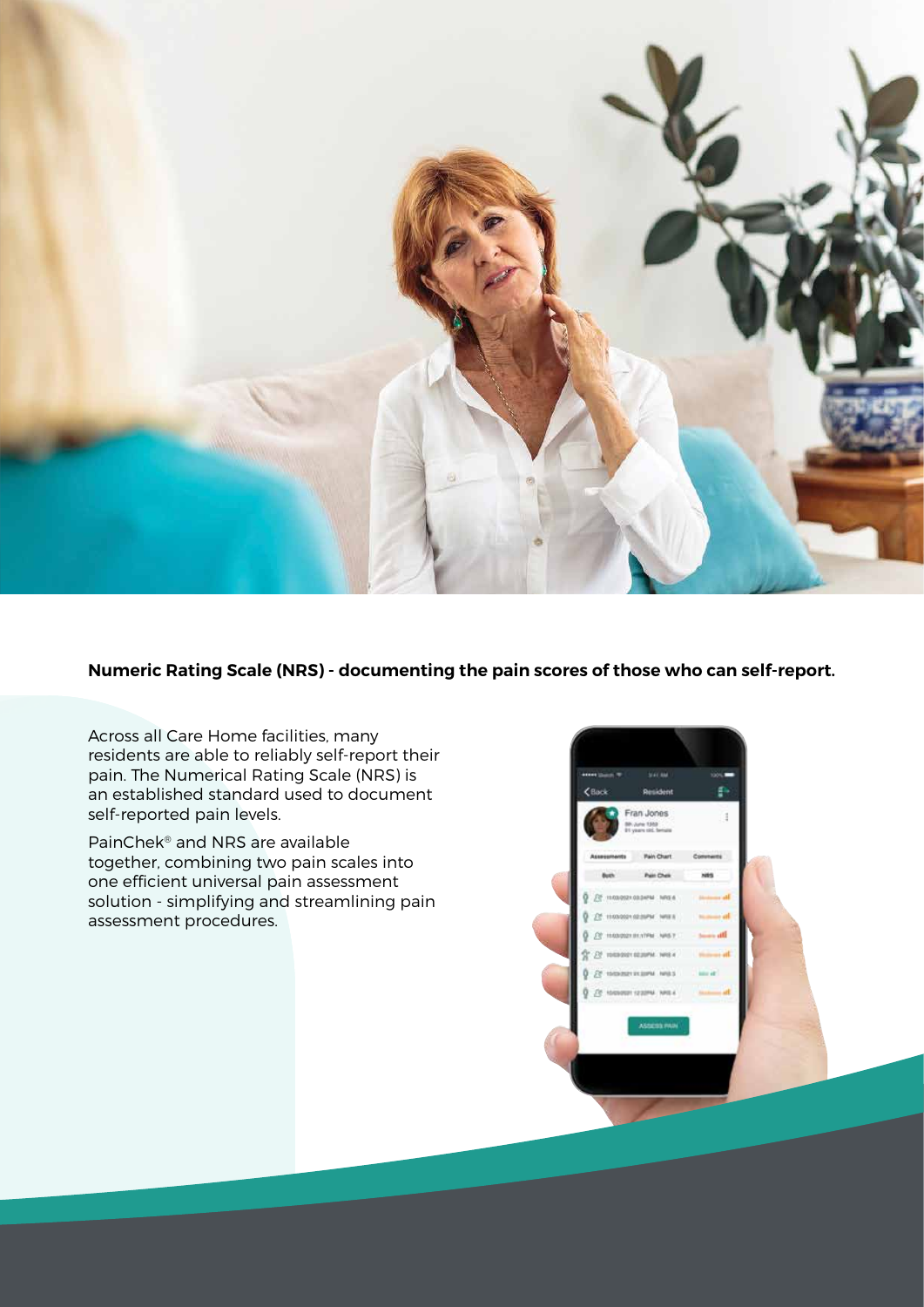

### **Providing the right pain assessment solution for those whose ability to communicate fluctuates.**

There are times when a Care Home resident's ability to reliably communicate the intensity of their pain will fluctuate, with causes ranging from acute delirium brought on by a urinary tract infection, to the impacts of psychotropic medications.

In these, and other scenarios, residents may require access to both PainChek® and NRS over the course of a day, or even an hour.

PainChek® is the universal pain assessment solution, capturing pain scores for all residents regardless of their condition or ability to communicate their pain. Pain scores which are documented in real time, are seamlessly sent to your CMS and PainChek® Analytics within seconds of completion at the point of care. Through this, PainChek® ensures accurate pain assessment and enables best-practice pain management regardless of the situation.

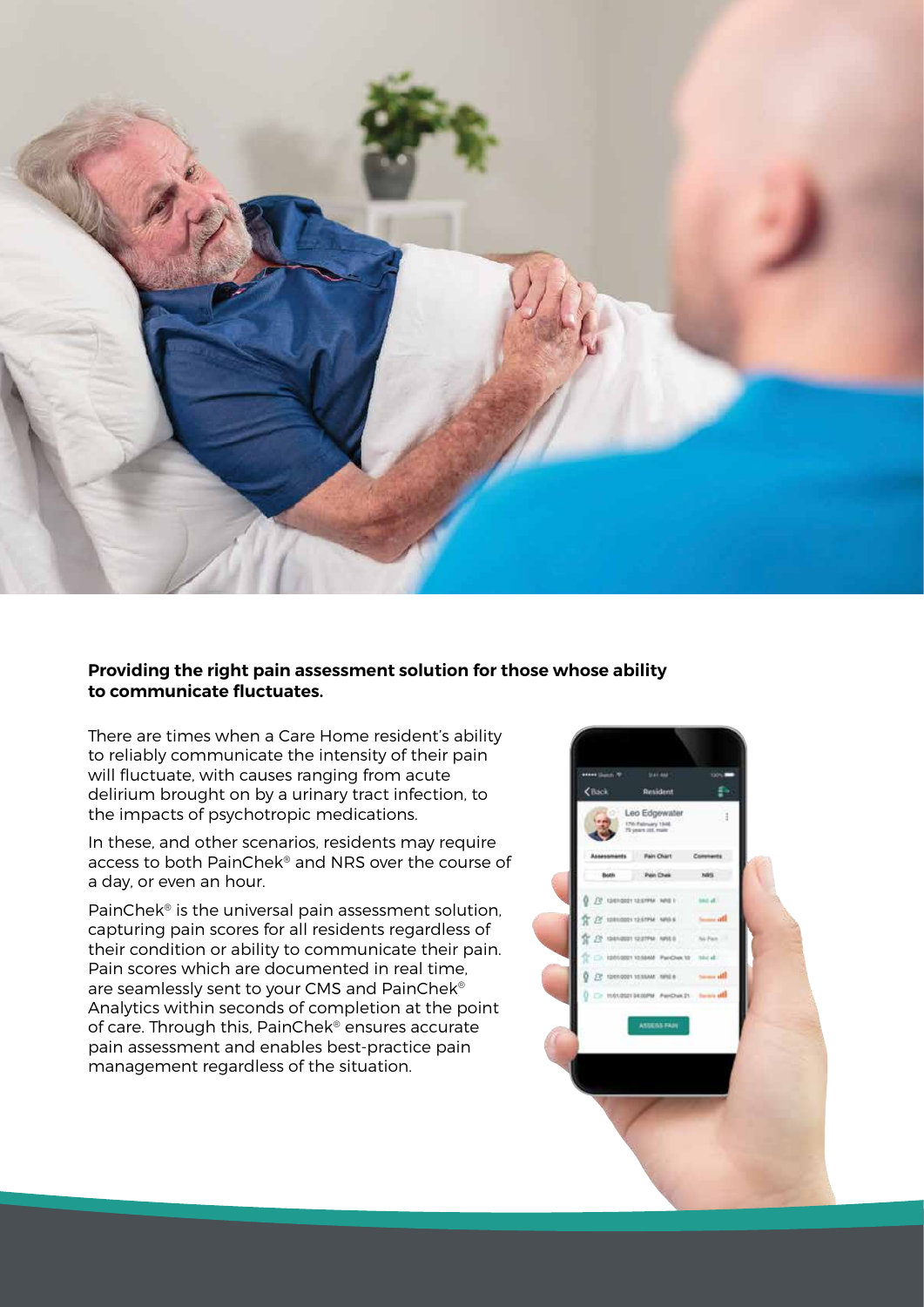

### **PainChek**® **Analytics supporting best-practice pain management**

PainChek® Universal generates significant data on pain assessment outcomes and activity at individual, facility and group levels. This data is presented through tailored dashboards to inform and empower clinicians as they make crucial

medical decisions on pain management. This unique and powerful dataset is created and reported though PainChek® Analytics and is available online through the PainChek® Portal for all PainChek® clients.

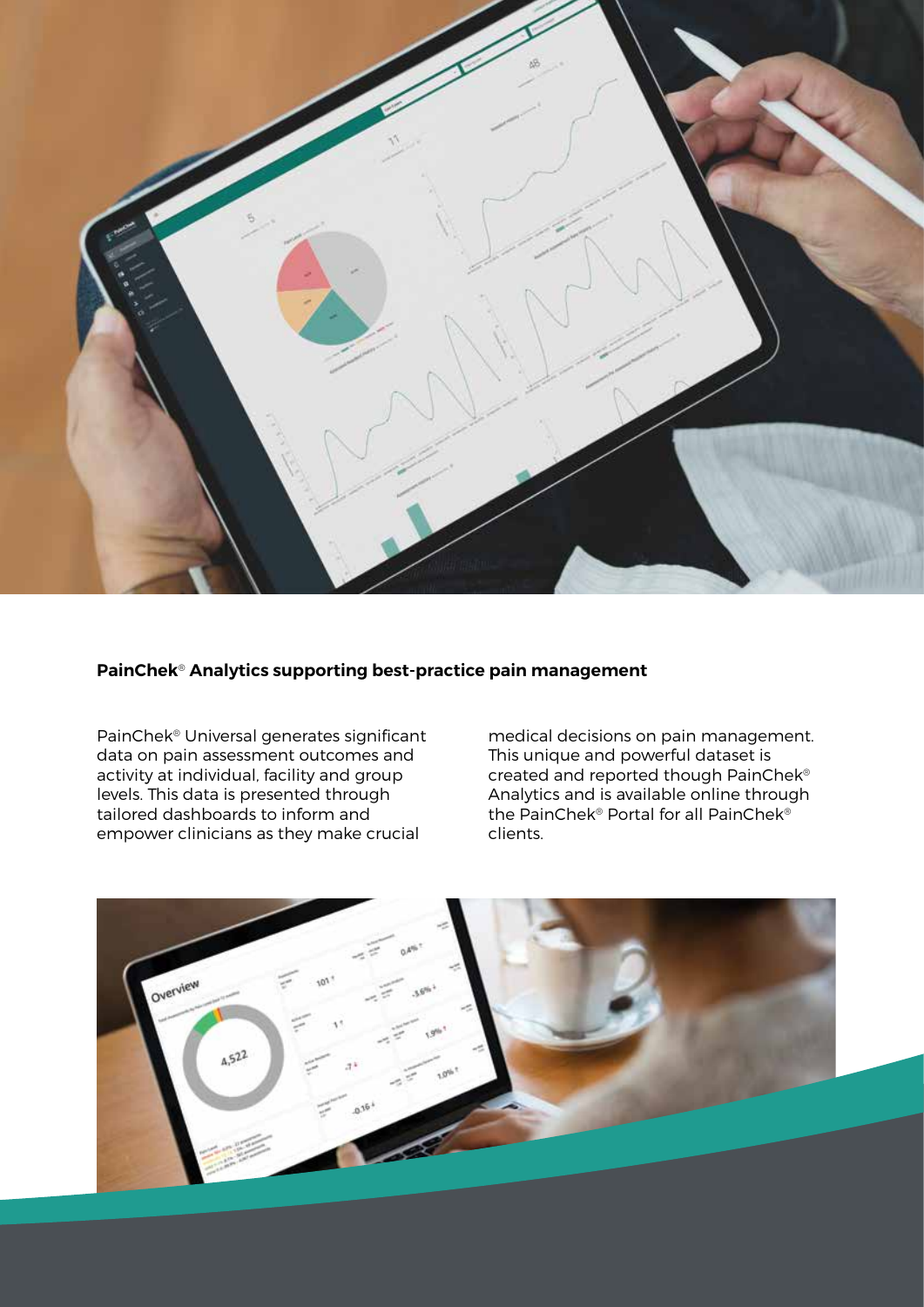### **Independent evaluation of PainChek® in Australian aged care facilities reports positive clinical outcomes**

In 2019, the Australian Department of Health provided a \$5M grant to support the national roll-out of PainChek®. To date, 60% of the total industry has signed up to use PainChek®'s pain assessment technology, including providers in regional and metropolitan areas — and PainChek® is now the most common clinical software in the residential aged care industry.

An independent review has been conducted to evaluate the efficacy of PainChek® to improve the diagnosis and management of pain, quality of life, and/or health outcomes in people living with dementia in residential aged care. The findings were highly positive, with the national trial resulting in significant progress being made within the sector.

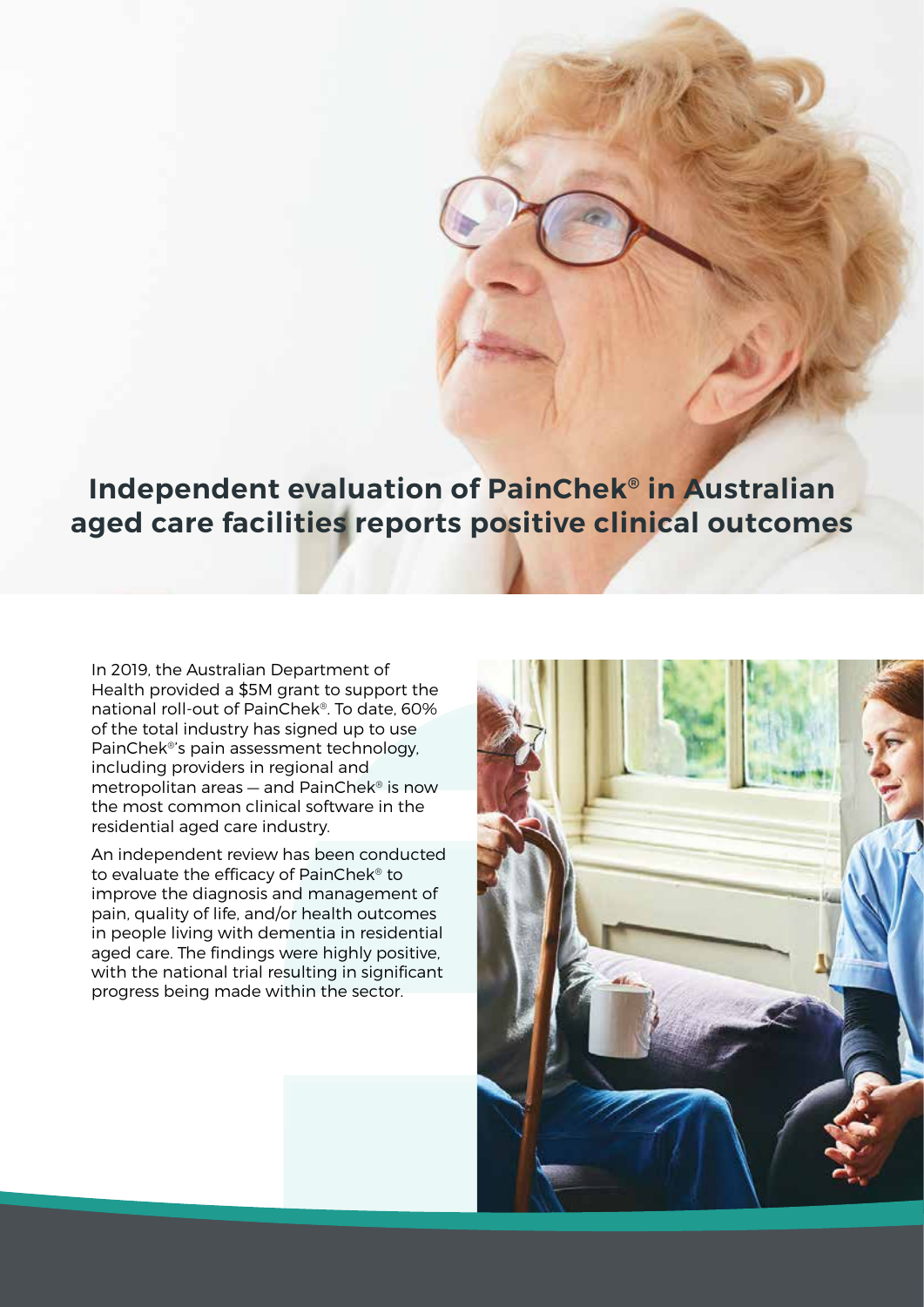### **Non-medication related interventions have also been initiated to manage pain in response to PainChek® assessments.**

Staff at a RACF (Residential Aged Care Facility) report the objectivity of PainChek® as a useful means to better assess and quantify resident's pain levels. For example, it was reported that a resident with severe dementia had a PainChek® assessment carried out which showed low levels of pain. Instead of using PRN medications to manage the resident's pain, which often cause the resident to be drowsy, staff used a heat pack. It was reported that this was effective and more beneficial to the resident's quality of life given this approach did not cause drowsiness. This experience has prompted a revised treatment pathway for this resident, whereby if the resident shows signs of agitated behaviour, staff assess for pain using PainChek® in order to quantify pain levels and therefore use the most appropriate intervention.

### **PainChek® has prompted a renewed focus on assessing pain across aged care facilities.**

A resident had a long history of complaining of generalised pain, accompanied by challenging behaviour. Historically staff had believed the pain to be psychosomatic and no treatment was provided to address or manage the resident's concerns. Following the implementation of PainChek® and a renewed focus on pain assessment and management, a PainChek® assessment was undertaken which showed moderate levels of pain. Staff responded by providing PRN analgesia which was effective in managing the resident's pain and behaviour, with staff reporting that the resident was much less stressed and agitated.

### **PainChek® was shown to instigate a reduction in the use of psychotropic medication through identifying pain as a cause of challenging behaviour.**

A resident arrived to the facility following a hospital admission as a result of an injury. The resident exhibited agitated and aggressive behaviour, whereby facility staff felt that the resident was a risk to other residents.

The resident did not have a pain management program upon arrival to the facility. Due to the behaviours shown, a PainChek® assessment was undertaken. The assessment highlighted that the resident was experiencing severe pain.

Staff discussed this finding with the resident's GP who initially increased the resident's psychotropic medication dose, as well as prescribing some analgesia. This resulted in the resident becoming extremely drowsy. The GP subsequently removed the analgesia, however, this resulted in the resident's agitated behaviours returning. The GP then removed the psychotropic medication and focused on managing the resident's pain. Staff reported that the resident was a *"different person"*, with a severe reduction in agitation.